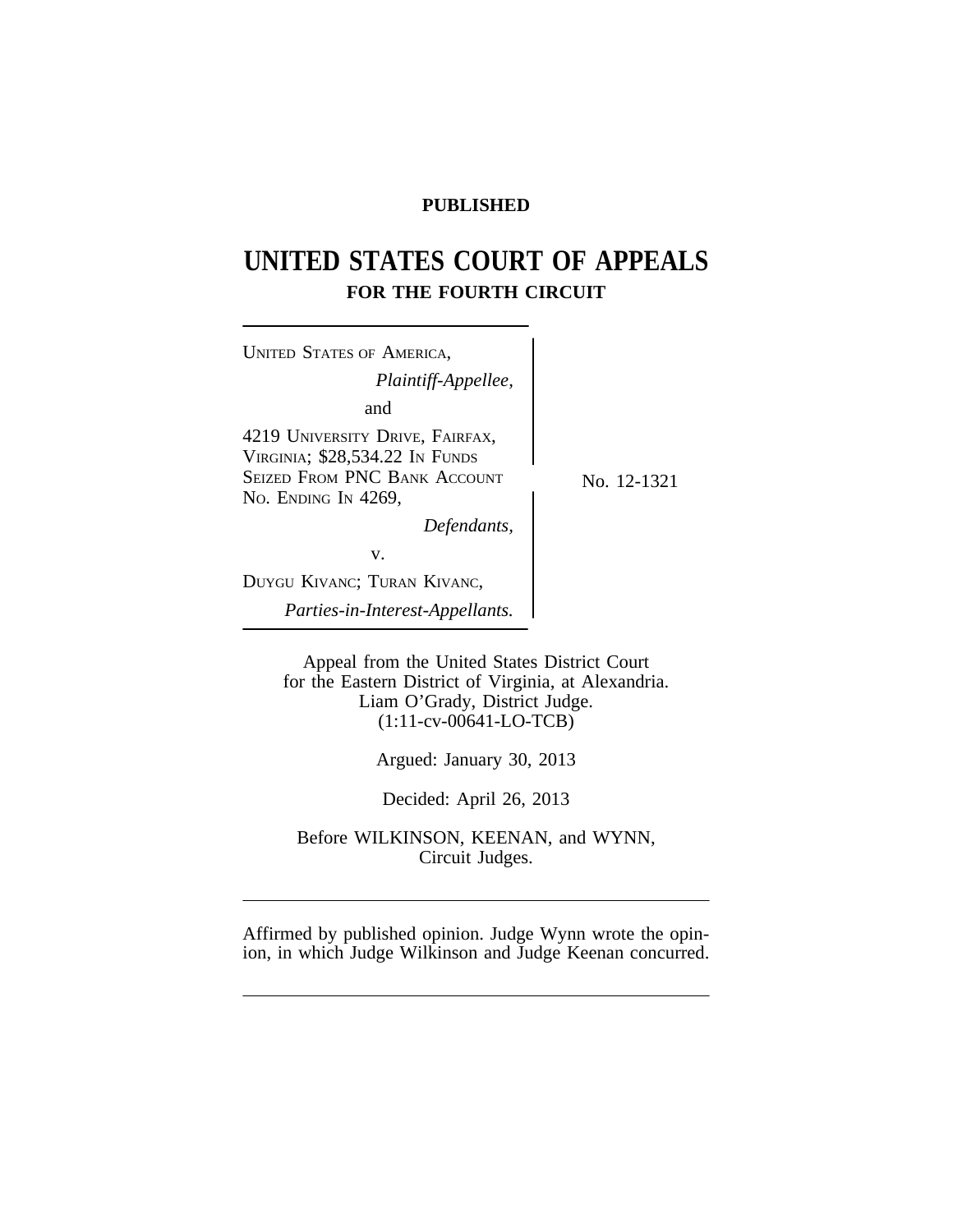#### **COUNSEL**

**ARGUED:** Jeffrey Steven Jacobovitz, ARNALL GOLDEN GREGORY, Washington, D.C., for Appellants. Karen Ledbetter Taylor, OFFICE OF THE UNITED STATES ATTOR-NEY, Alexandria, Virginia, for Appellee. **ON BRIEF:** Neil H. MacBride, United States Attorney, Brian D. Harrison, Special Assistant United States Attorney, OFFICE OF THE UNITED STATES ATTORNEY, Alexandria, Virginia, for Appellee.

#### **OPINION**

WYNN, Circuit Judge:

In this case, a federal jury found that the defendant properties — a residence and proceeds seized from a bank account — were subject to civil forfeiture. Specifically, the jury found that each property derived from the proceeds of a health care fraud and money laundering scheme committed by Dr. Mert Kivanc—the son of Turan and Duygu Kivanc ("Claimants"). Claimants, who own the properties, unsuccessfully contested the properties' forfeiture before the district court.

On appeal, Claimants contend that the district court erred by denying their motions to dismiss, to permit remote testimony, and for judgment as a matter of law. Claimants further argue that the district court mistakenly prohibited the admission of certain documents and refused to give their proposed jury instructions. For the reasons below, we affirm the district court's various rulings.

I.

The Federal Bureau of Investigation ("FBI") first began investigating Dr. Kivanc, a physician who operated a medical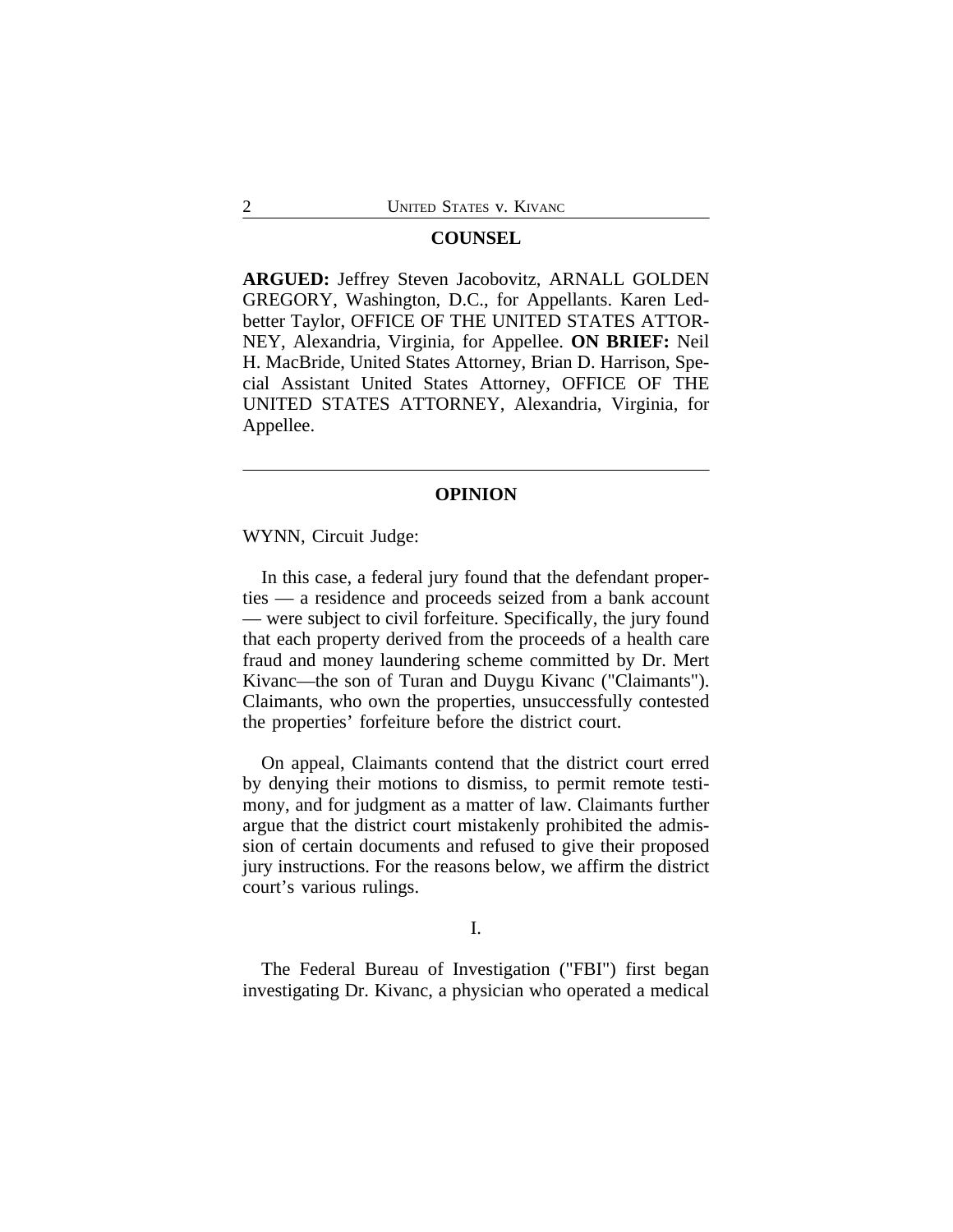practice in Falls Church, Virginia, in April 2005, after receiving a report from a former patient that Dr. Kivanc was overprescribing controlled substances. This former patient alleged that Dr. Kivanc prescribed her "whatever drugs she wanted" without performing a physical exam or medical tests. J.A. 1978. In October 2010, Dr. Kivanc was indicted for distributing and conspiring to distribute controlled substances. The government has not, however, arrested Dr. Kivanc because in November 2007, he fled the United States for Turkey.

On October 18, 2006, in the course of the FBI's investigation of Dr. Kivanc's alleged illegal distribution of prescription drugs, FBI Agent Aaron Weeter interviewed two of Dr. Kivanc's former employees and learned of a health care fraud scheme involving Remicade, a relatively expensive antibody drug that is infused into the vein to control certain autoimmune diseases such as rheumatoid arthritis.

In 2007, the FBI began investigating the allegations of Dr. Kivanc's Remicade health care fraud scheme. FBI agents interviewed Dr. Kivanc's former employees and patients, analyzed his billing, supply, and bank records, and discovered evidence indicating that Dr. Kivanc had engaged in a scheme to defraud his patients' health care benefit programs through several methods of fraudulent Remicade billing. Khoa Nguyen-Dr. Kivanc's former medical assistant who pled guilty to conspiring to distribute controlled substancestestified at trial that he and Dr. Kivanc employed four main methods of fraudulent Remicade billing: (1) billing for more Remicade than the patients actually received; (2) billing for Remicade infusions when the patients received a less expensive steroid medication; (3) billing for Remicade infusions when the patients did not receive any infusions; and (4) billing for Remicade paid for by other patients' health care benefit programs. In April 2011, Dr. Kivanc was indicted for health care fraud and conspiracy to commit health care fraud based on the Remicade scheme.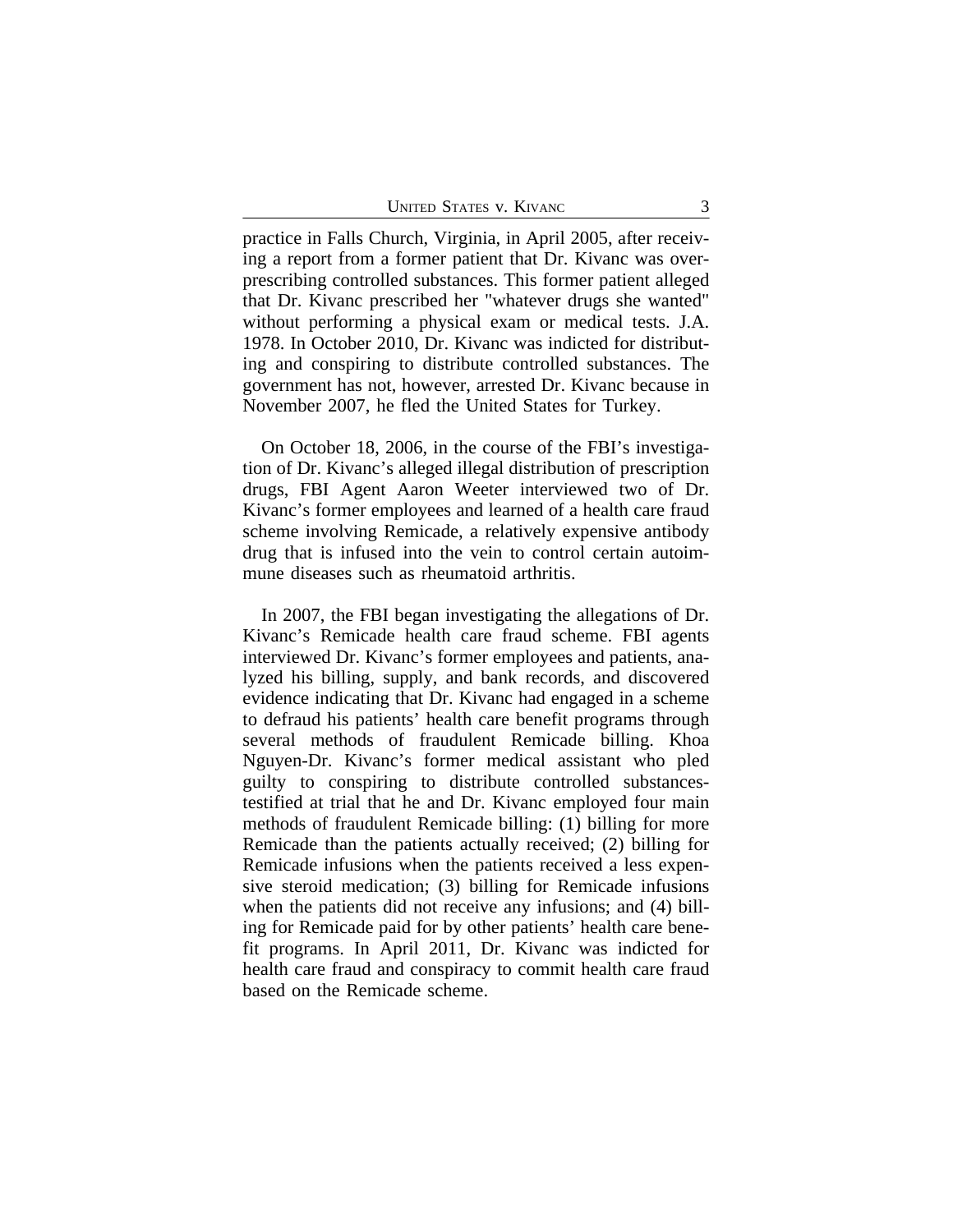Colleen Seres, an FBI forensic accountant who reviewed documents related to Dr. Kivanc's investigation, testified at trial that during the period of November 1, 2005, through October 31, 2007, 60% of Dr. Kivanc's Remicade billing was for Remicade supply that he did not possess. Seres calculated that Dr. Kivanc fraudulently collected at least \$948,590 in Remicade billings from seven health care benefit programs. Seres traced \$701,507 in fraudulent Remicade payments to Dr. Kivanc's medical practice business account ending in 9232 at Wachovia Bank ("Wachovia Business Account").

Claimants originally purchased the residential property at 4219 University Drive, Fairfax, Virginia ("Defendant Real Property") in 1993. In September 2005, Claimants transferred Defendant Real Property to Dr. Kivanc for \$625,000. The same day, Dr. Kivanc obtained a \$288,000 mortgage on the property. In February and March 2007, Dr. Kivanc wrote a series of five checks totaling approximately \$196,000 from his Wachovia Business Account to pay the mortgage loan. Seres testified that she traced these five checks to Remicade proceeds. Shortly after Dr. Kivanc made these payments, the mortgage was paid in full as evidenced by a certificate of satisfaction dated April 16, 2007.

In February 2007, Dr. Kivanc hired a construction contractor, Michael Daughtry, to completely renovate Defendant Real Property. Dr. Kivanc approved Daughtry's renovation design, and Daughtry submitted the bills for the renovation project to Dr. Kivanc.

On May 30, 2007, while the renovation project was ongoing, Dr. Kivanc executed a deed transferring Defendant Real Property back to Claimants for \$625,000. Daughtry testified that he did not know that Dr. Kivanc sold Defendant Real Property to Claimants in May 2007, and he did not even meet Claimants until the fall of 2007. Dr. Kivanc continued to pay Daughtry for the renovation project in person until late October 2007, just before Dr. Kivanc fled to Turkey. From that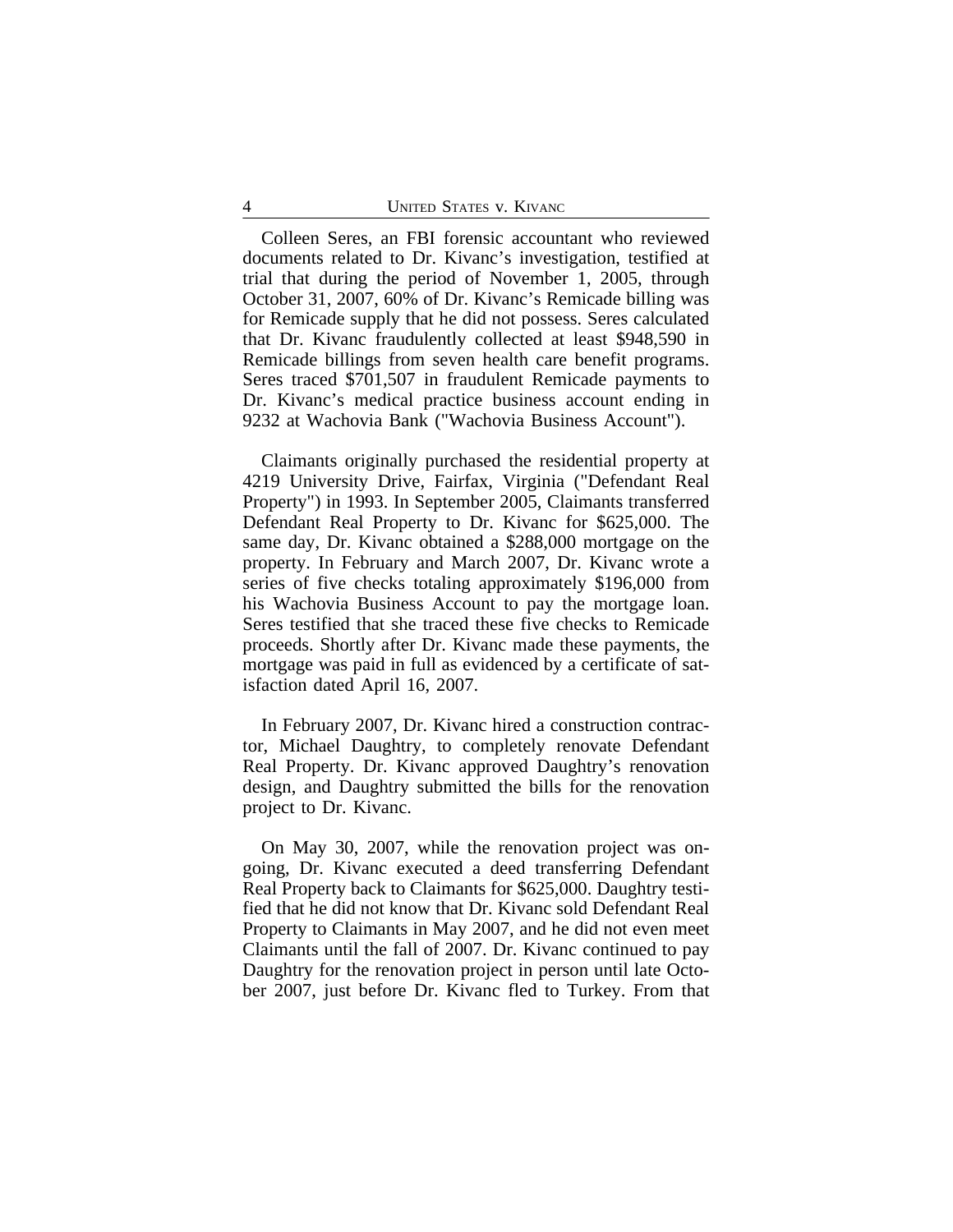point forward, Dr. Kivanc's brother paid Daughtry with checks drawn on Dr. Kivanc's business account. Claimants moved into Defendant Real Property sometime in 2008.

Seres testified that Dr. Kivanc paid a total of approximately \$469,000 for the renovation project via a series of sixty-eight checks written from his Wachovia Business Account. Dr. Kivanc paid approximately \$430,000 of that amount after the deed transferring the property to Claimants was recorded on June 5, 2007.

Between November 2006 and May 2007, Dr. Kivanc also wrote four checks totaling \$446,780 to his father, Turan, from his Wachovia Business Account. Seres traced these four checks to Remicade payments. Further, Seres traced one of these checks—dated January 7, 2007, and in the amount of \$123,180—from its date of deposit into Claimants' bank account through July 2011, when the United States Marshals Service seized the remaining \$28,534.22 from Claimants' bank account ending in 4269 at PNC Bank ("Defendant Bank Account").

On June 15, 2011, the government filed a verified complaint for forfeiture in rem against Defendant Real Property alleging that it was subject to forfeiture pursuant to 18 U.S.C. § 981 (a)(1)(A) and (C) as property derived from health care fraud proceeds and involved in money laundering. On August 4, 2011, the government filed an amended complaint adding Defendant Bank Account. Claimants filed a verified claim of interest for both properties.

Claimants then filed a motion to dismiss, arguing that the statute of limitations barred the action. The district court denied that motion.

Claimants also filed motions to permit Turan and Dr. Kivanc to testify at trial remotely from Turkey. In support of Turan's motion, Claimants submitted two letters from Turan's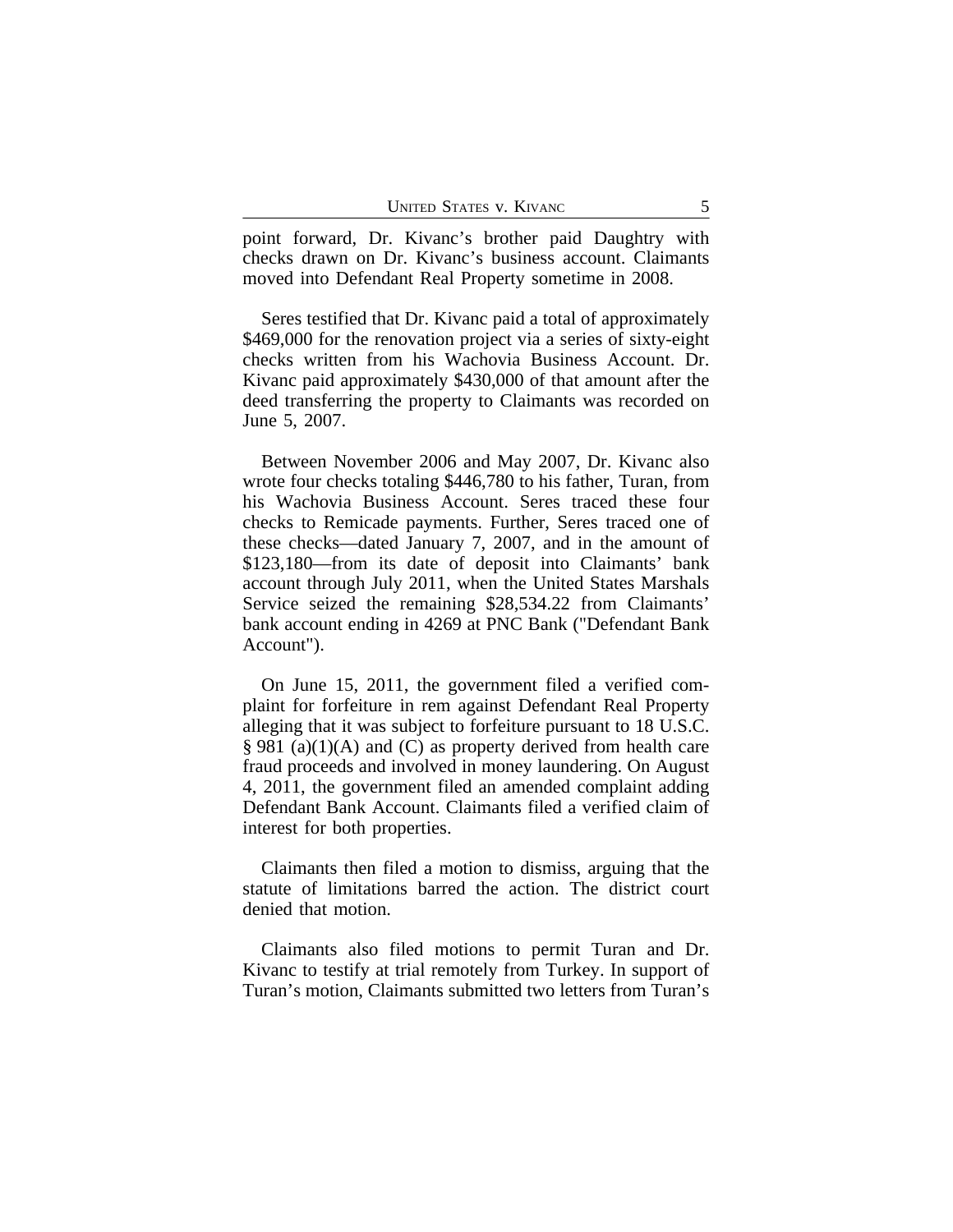doctor in Turkey stating that his health prevented him from traveling to the United States, and the government submitted an opposing letter from an American doctor. The district court denied both motions.**<sup>1</sup>**

The government filed a motion in limine to admit Dr. Kivanc's statements against his interest into evidence at trial. Claimants opposed the motion and argued that if the court admitted Dr. Kivanc's statements, Federal Rule of Evidence 106 should permit them to introduce an affidavit filed by Dr. Kivanc and a letter Dr. Kivanc wrote to his attorney. The district court conditionally granted the government's motion but denied Claimants' request to introduce Dr. Kivanc's affidavit and letter.

The case was tried before a jury in February 2012 in the United States District Court for the Eastern District of Virginia. At the close of the government's evidence and all of the evidence, Claimants moved for judgment as a matter of law under Rule 50, which the district court denied. Additionally, the district court rejected some of Claimants' proposed jury instructions, including their theory of the case instruction and proportionality instruction as applied to money laundering.

The jury returned a verdict in the government's favor, finding that the government proved by a preponderance of the evidence that Dr. Kivanc conspired to commit health care fraud and committed money laundering, that the defendant properties derived from health care fraud proceeds, and that the defendant properties were involved in concealment and transactional money laundering. The district court entered judgment accordingly, and Claimants appealed.

<sup>&</sup>lt;sup>1</sup>The government filed a motion to subpoena Dr. Kivanc; that motion was granted.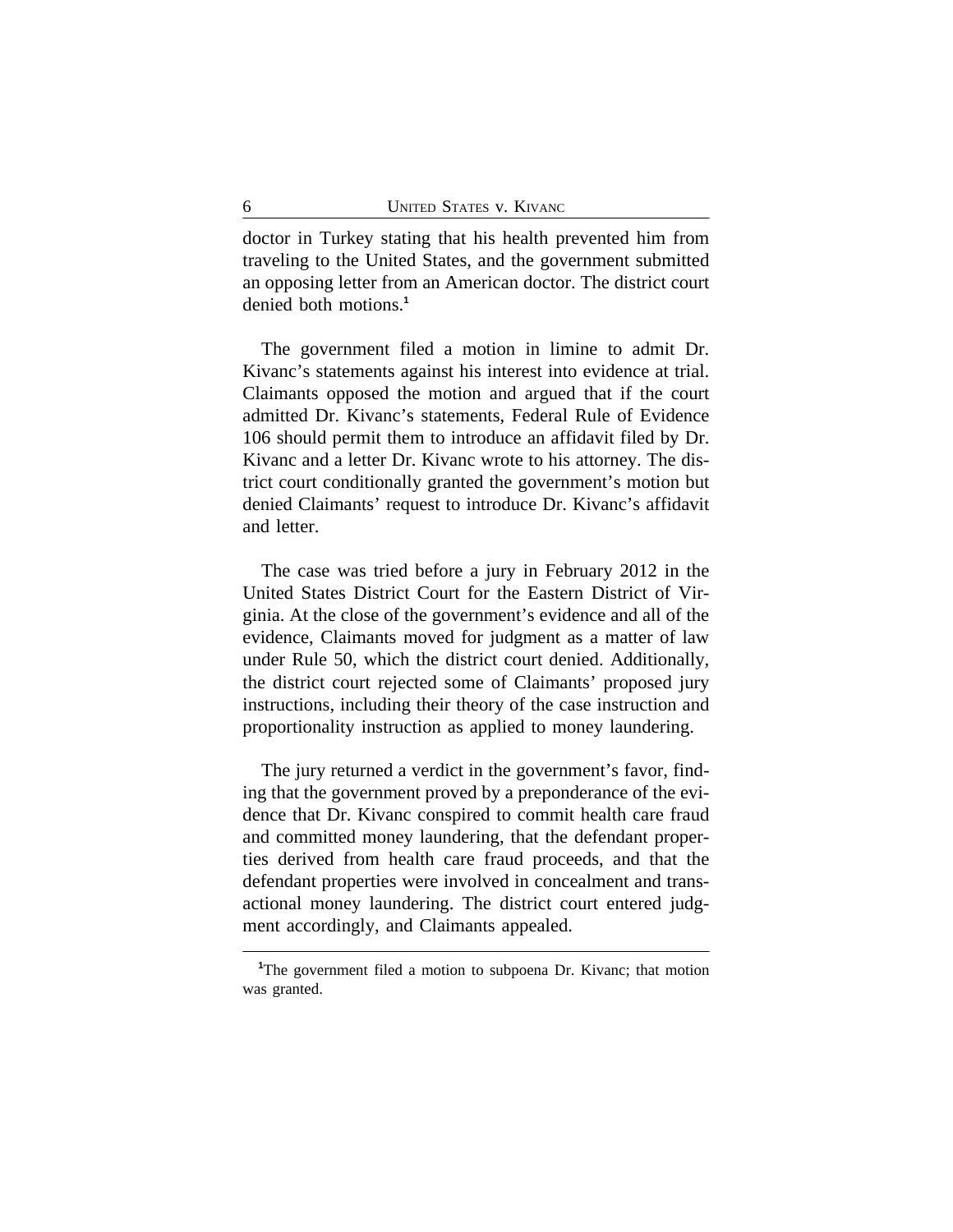#### II.

On appeal, Claimants contend the district court erred by: (1) denying their motion to dismiss; (2) denying their motions to permit Turan and Dr. Kivanc to testify remotely; (3) admitting Dr. Kivanc's hearsay statements yet prohibiting the admission of Dr. Kivanc's affidavit and letter to his attorney; (4) failing to give their requested jury instructions; and (5) denying their Rule 50 motion for judgment as a matter of law.

#### A.

Claimants first contend that the district court erred by denying their motion to dismiss because the statute of limitations barred the action.

In an appeal from an in rem civil forfeiture proceeding, we review a district court's factual findings for clear error and its conclusions of law de novo. *United States v. Undetermined Amount of U.S. Currency*, 376 F.3d 260, 264 (4th Cir. 2004). The district court's determination of when the government discovered an alleged underlying offense and the related triggering of the statute of limitations under 19 U.S.C. § 1621 is a factual determination reviewed for clear error. *United States v. \$515,060.42 in U.S. Currency*, 152 F.3d 491, 502 (6th Cir. 1998).

The statute of limitations is an affirmative defense that may be raised in a Rule 12(b)(6) motion to dismiss for failure to state a claim. *Dean v. Pilgrim's Pride Corp.*, 395 F.3d 471, 474 (4th Cir. 2005). Under Section 1621, the government has "five years after the time when the alleged offense was discovered" to initiate forfeiture proceedings. 19 U.S.C. § 1621; *United States v. Minor*, 228 F.3d 352, 360 (4th Cir. 2000). Courts apply a known or should-have-known standard to Section 1621, meaning that "an offense is discovered when the [g]overnment discovers or possesses the means to discover the alleged wrong, whichever occurs first." *\$515,060.42*, 152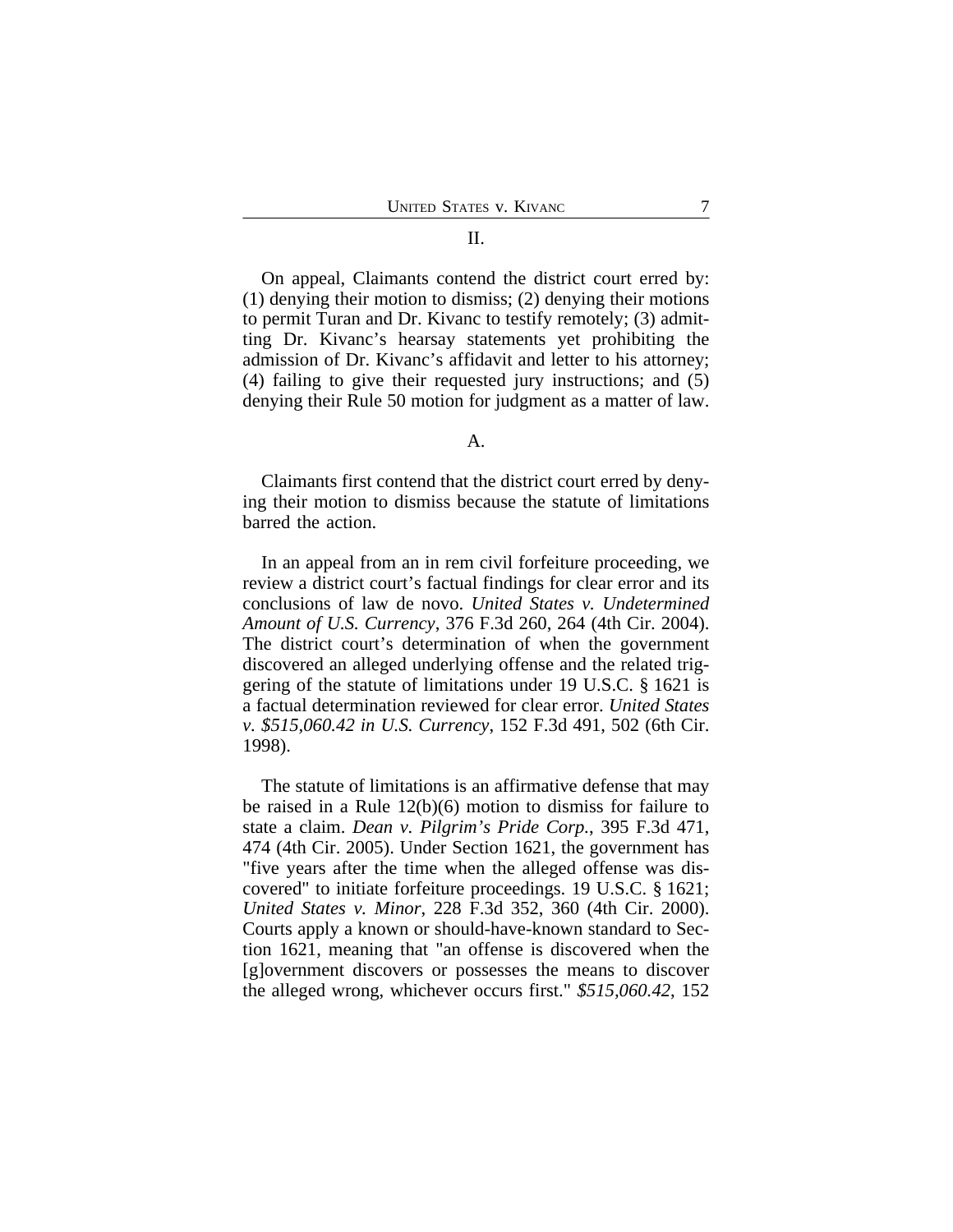F.3d at 502; *see also United States v. James Daniel Good Prop. Titled in Name of James Daniel Good*, 971 F.2d 1376, 1381 (9th Cir. 1992).

Claimants argue that the government first discovered Dr. Kivanc's general health care fraud in April 2005; thus, the limitations period expired before the complaint was filed in June 2011. The government contends that although it discovered Dr. Kivanc's overprescribing of controlled substances in April 2005, the Remicade health care fraud is a separate offense that the government discovered only in October 2006. The district court agreed with the government and denied Claimants' motion to dismiss.

Claimants characterize Dr. Kivanc's health care fraud as a single, continuing offense and cite *\$515,060.42* in support of their argument. In *\$515,060.42*, the Sixth Circuit concluded that a forfeiture action was time-barred because even though the government seized currency from relatively recent bingo operations, it had discovered the illegal gambling operation more than five years before filing the forfeiture action. 152 F.3d at 502-03. The court emphasized that the statute of limitations runs "from the date of '*discovery*' of an offense" and noted that the government "cannot disregard its discovery of earlier occurring offenses in preference for later offenses which would produce a more favorable timeline." *Id.* (emphasis in original).

But *\$515,060.42* involved a single, continuing offense—the illegal operation of a gambling business—whereas here, Dr. Kivanc committed multiple, separate offenses. *See United States v. 5443 Suffield Terrace, Skokie, Ill.*, 607 F.3d 504, 508-09 (7th Cir. 2010) (distinguishing *\$515,060.42* because each incident of smuggling illegal cigars into the country constitutes a new, separate offense for Section 1621 purposes). When there is a continuing course of conduct with multiple, distinct underlying crimes that independently could support forfeiture of the same property, the limitations period starts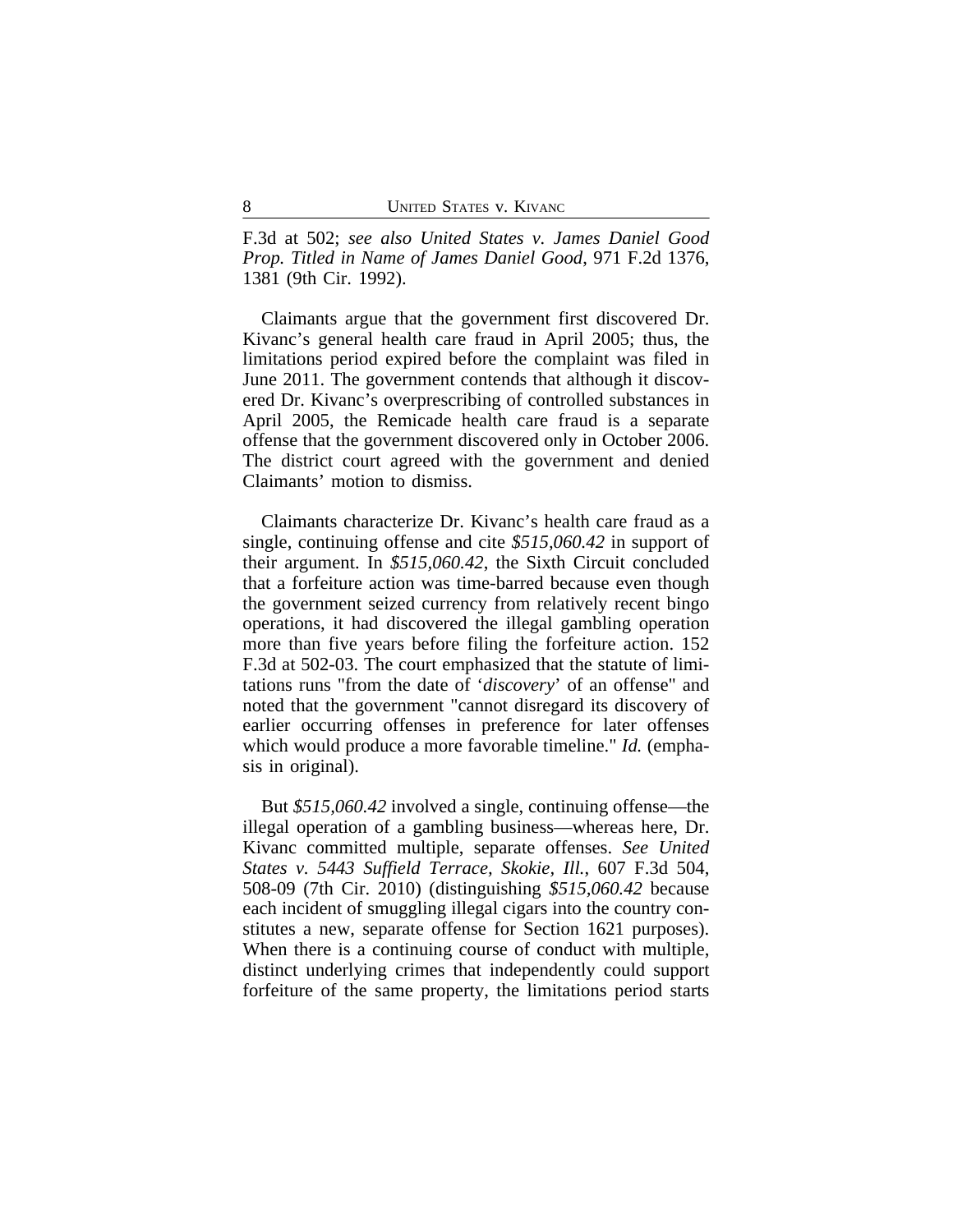afresh with each new offense. *Id.* at 508. Thus, a court may adjudicate a forfeiture action as long as one underlying offense is not time-barred, even if the statute of limitations has run on the remaining offenses. *Id.*

The record in this case shows that Dr. Kivanc committed at least two separate offenses. *See id.* at 508-09.

Regarding the first offense, the government began investigating Dr. Kivanc in April 2005 after the Drug Enforcement Agency interviewed Dr. Kivanc's former patient Kimberly Maxwell. Maxwell alleged that Dr. Kivanc overprescribed controlled substances to her, including several pain medications such as hydrocodone, oxycodone, and methadose, without a medical exam and billed her insurance for services that she never received. Maxwell did not allege that Dr. Kivanc prescribed, administered, or billed her insurance for Remicade.

Regarding the second offense, the FBI became aware of the Remicade fraud on October 18, 2006, after Agent Weeter interviewed two of Dr. Kivanc's former employees who specifically mentioned the Remicade infusion scheme. Prior to that date, the FBI was investigating Dr. Kivanc's "illegal distribution of prescription drugs," but was not aware of "anything related to Remicade." J.A. 137.

We conclude that the Remicade health care fraud was a new "alleged offense" for purposes of Section 1621. *See id.* at 508. The fact that the government separately indicted Dr. Kivanc for each crime supports our conclusion: The government charged Dr. Kivanc with nineteen counts of distributing and conspiring to distribute controlled substances under 21 U.S.C. §§ 841(a)(1) and 846 in October 2010 and later, in April 2011, indicted Dr. Kivanc for the distinct crimes of twenty-three counts of health care fraud and conspiring to commit health care fraud under 18 U.S.C. §§ 1347 and 1349 based on the Remicade scheme. The government based its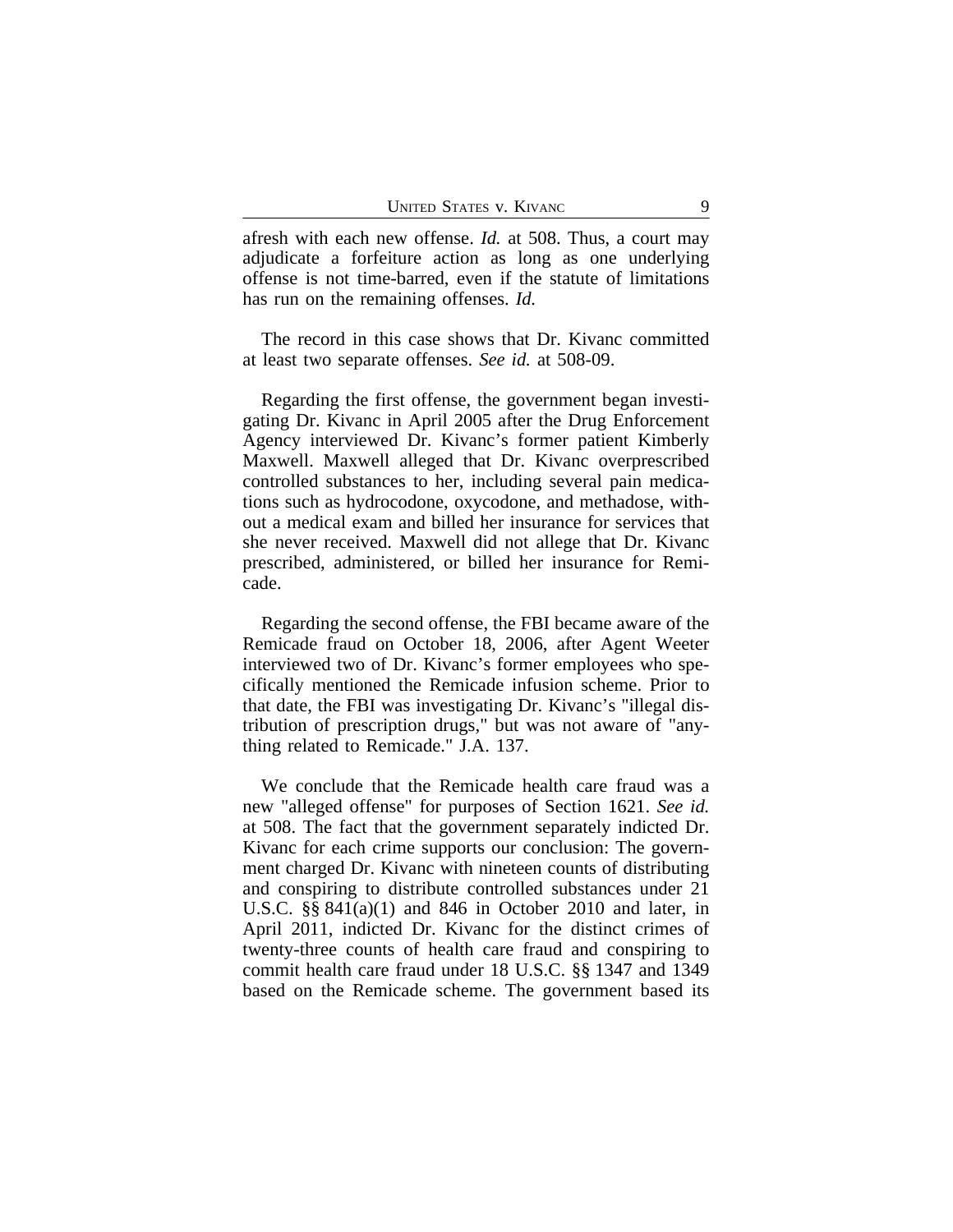civil forfeiture action not on Dr. Kivanc's overprescribing of controlled substances, but specifically on the Remicade health care fraud. Because the government filed its complaint in this case within five years of its discovery of the Remicade scheme in October 2006, the district court correctly denied Claimants' motion to dismiss based on the statute of limitations.

B.

Claimants next argue that the district court erred by denying their motions to permit Turan and Dr. Kivanc to testify remotely from Turkey.

This Court reviews a district court's rulings regarding the presentation of evidence for abuse of discretion. *United States v. Ford*, 88 F.3d 1350, 1362 (4th Cir. 1996). The same standard applies to rulings regarding the use of remote testimony. *Palmer v. Valdez*, 560 F.3d 965, 968-69 (9th Cir. 2009); *Thornton v. Snyder*, 428 F.3d 690, 697 (7th Cir. 2005). Federal Rule of Civil Procedure 43 governs the taking of testimony at trial and states that "[f]or good cause in compelling circumstances and with appropriate safeguards, the court may permit testimony in open court by contemporaneous transmission from a different location." Fed. R. Civ. P. 43(a).

Claimants argue that they showed good cause and compelling circumstances for Turan to testify remotely because of his poor health. Specifically, Claimants cite two letters from Turan's Turkish physician stating that Turan should not travel long distances due to his medical conditions, which include kidney stones, hypertension, and fainting. But the government provided an opposing letter from an American doctor who concluded that Turan's medical conditions did not prevent long-distance travel.

The magistrate judge reviewed the competing letters and heard arguments regarding the importance of Turan's testi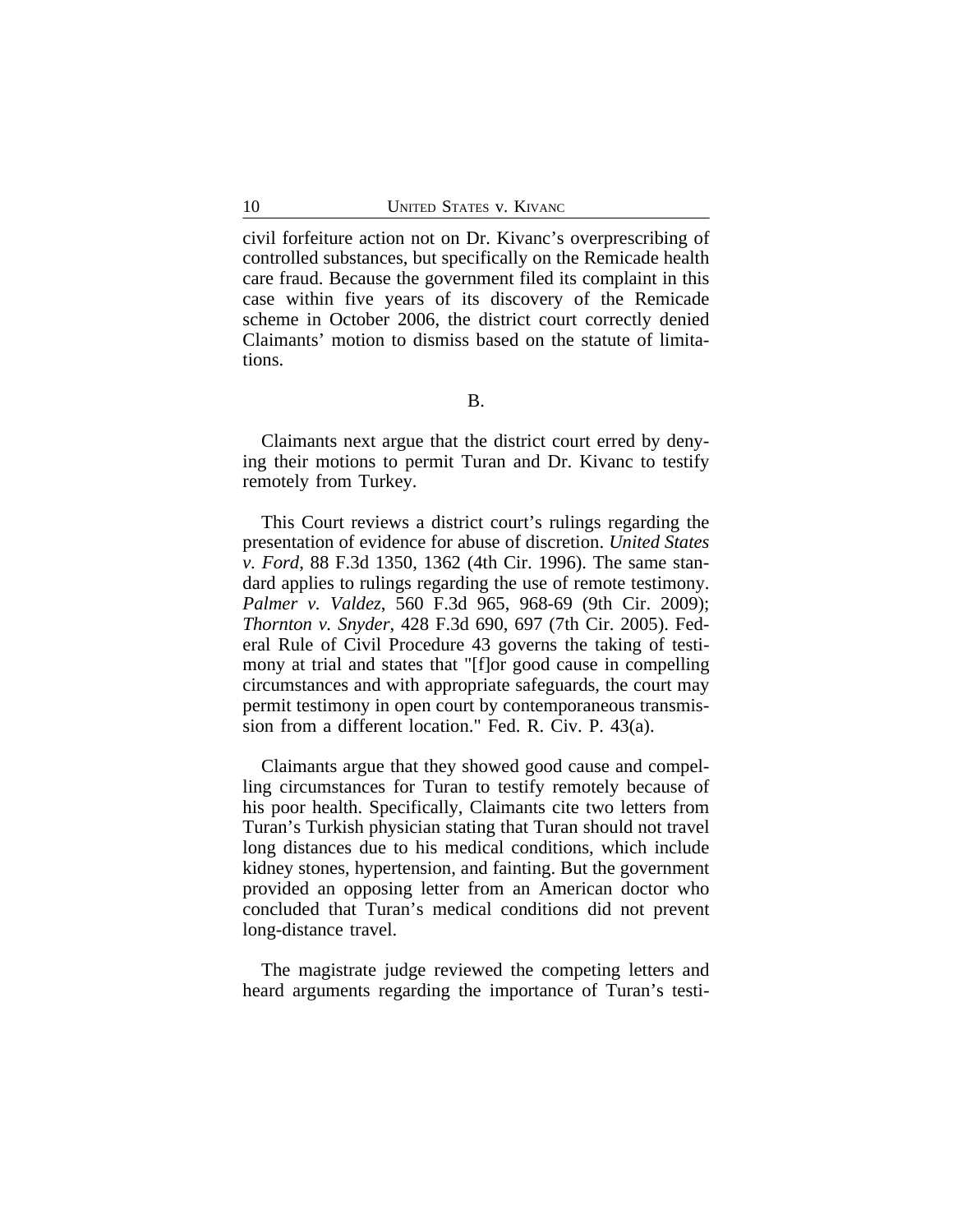mony. The magistrate judge then denied Claimants' motion to permit Turan's remote testimony, noting that "I don't see anything in this [case] that would lead me to believe that he cannot travel." J.A. 724-25. The district court affirmed that decision, concluding that the magistrate judge did not clearly err by weighing the benefit of live testimony against the dueling expert reports regarding Turan's health and any inconvenience of international travel. Given these facts, we cannot conclude that the district court abused its discretion by denying Claimants' motion to permit Turan to testify remotely.**<sup>2</sup>**

Claimants also contend that they showed good cause and compelling circumstances for Dr. Kivanc to testify remotely from Turkey. At the hearing on Claimants' motion, their attorney argued that even though the government subpoenaed Dr. Kivanc and indicted him on criminal charges, Dr. Kivanc was "unwilling to come back" to the United States but would testify remotely. J.A. 966. These facts do not amount to good cause or compelling circumstances to testify remotely. As the district court noted, allowing Dr. Kivanc to testify remotely under these circumstances would "make a mockery of our system of justice[.]" J.A. 966. Accordingly, we cannot conclude that the district court abused its discretion by denying Claimants' motion.

C.

Claimants next argue that the district court erred by admit-

**<sup>2</sup>**Claimants also briefly assert that they showed good cause for Turan to testify remotely based on the cost of travel from Turkey to the United States. Yet Claimants did not raise this basis before the district court. It is therefore not preserved for our review. *See Holland v. Big River Minerals Corp.*, 181 F.3d 597, 605 (4th Cir. 1999). Even if it were preserved, there is no evidence that the cost of international travel would be a substantial burden on Turan. *Compare Lopez v. NTI, LLC*, 748 F. Supp. 2d 471, 480 (D. Md. 2010) (holding that it would impose a substantial inconvenience and cost to require individuals who make no more than \$7,000 a year to travel from Honduras to the United States).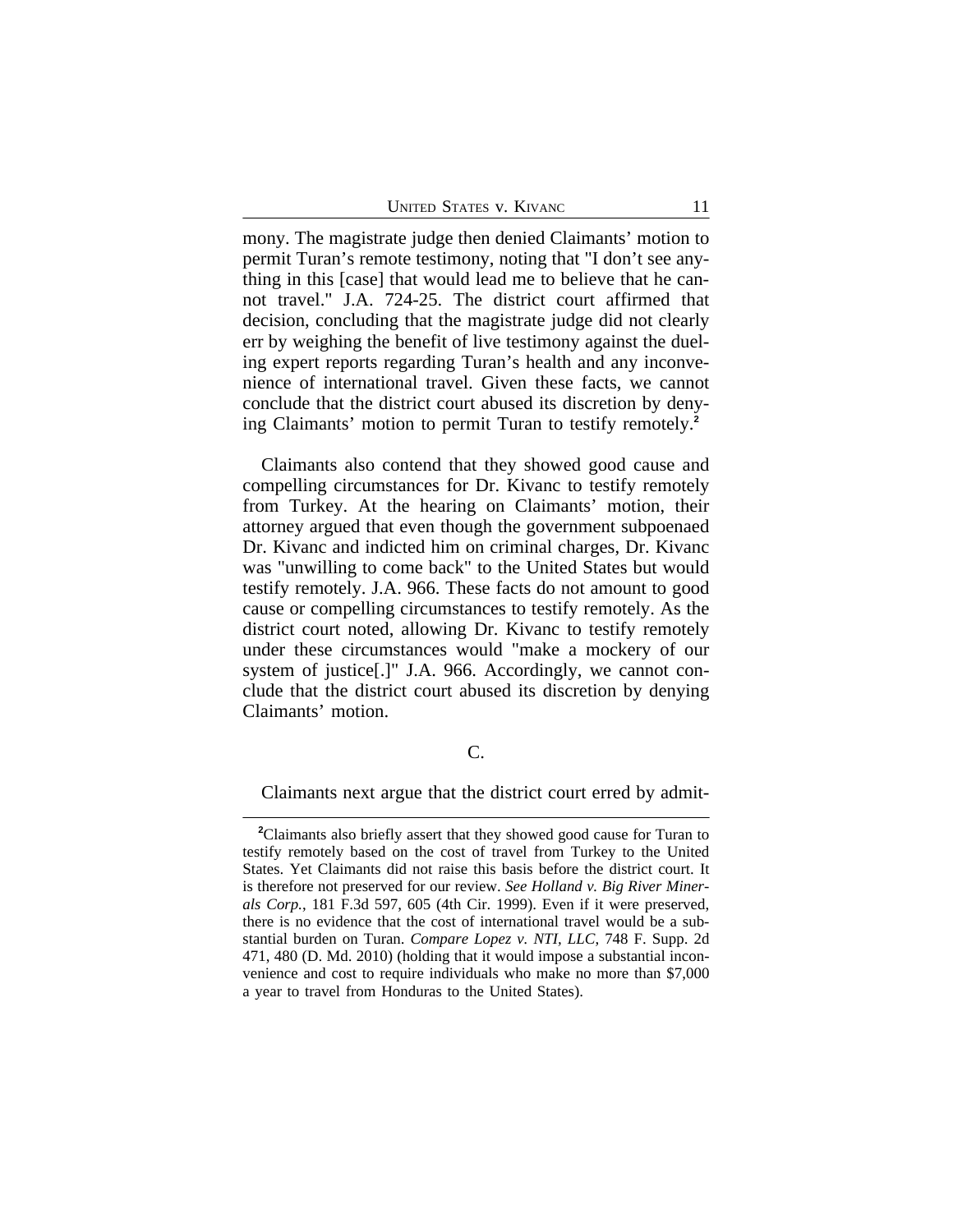ting hearsay statements against Dr. Kivanc's interest and by prohibiting the admission of two documents under Rule 106. We will not overturn such evidentiary rulings absent an abuse of discretion. *United States v. Hedgepeth*, 418 F.3d 411, 419 (4th Cir. 2005). And if an evidentiary ruling is found to be erroneous, we review the error for harmlessness. *Id.*; Fed. R. Civ. P. 61.

We first consider whether the district court abused its discretion by admitting hearsay statements against Dr. Kivanc's interest.

Federal Rule of Evidence 802 generally prohibits the admission of out-of-court statements offered to prove the truth of the matters asserted. *See also* Fed. R. Evid. 801(c) (defining hearsay). Federal Rule of Evidence 804 lists several exceptions to Rule 802, including statements against interest, which are admissible if the declarant is unavailable as a witness. Fed. R. Evid. 804(b). A statement against interest is a statement that:

(A) a reasonable person in the declarant's position would have made only if the person believed it to be true because, when made, it . . . had so great a tendency to . . . expose the declarant to civil or criminal liability; and

(B) is supported by corroborating circumstances that clearly indicate its trustworthiness, if it is offered in a criminal case as one that tends to expose the declarant to criminal liability.

Fed. R. Evid. 804(b)(3).

Claimants recognize that Rule 804(b)(3)(B) requires corroborating circumstances only for statements "offered in a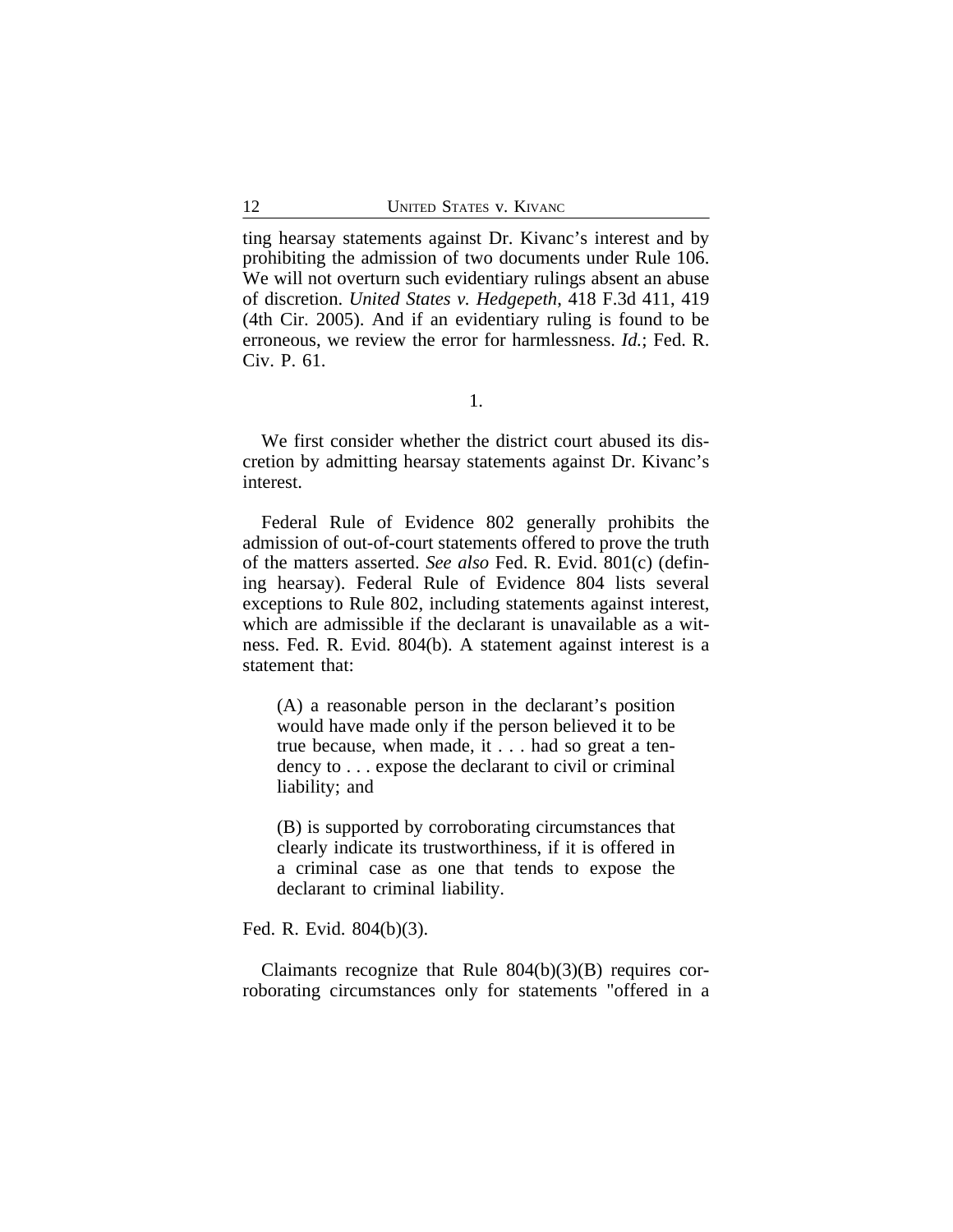criminal case[.]" Yet, Claimants still maintain that though this is a civil case, Dr. Kivanc's statements against interest must be corroborated and that the government failed to provide evidence of the trustworthiness of Dr. Kivanc's statements. As the Advisory Committee's Notes to Rule 804 explain, the rule does not address "the use of the corroborating circumstances for declarations against penal interest offered in civil cases." Fed. R. Evid. 804 advisory committee's notes, 2010 amendments. Nevertheless, at least one circuit court has applied Rule 804(b)(3)'s corroborating circumstances requirement in a civil case. *Am. Auto. Accessories, Inc. v. Fishman*, 175 F.3d 534, 541 (7th Cir. 1999). We need not decide this issue, however, because even if Rule 804(b)(3)(B)'s corroborating circumstances requirement were somehow to apply, the district court did not abuse its discretion by admitting the challenged statements.

We have identified several factors relevant in assessing the corroboration of a statement admitted under Rule 804(b)(3):

(1) whether the declarant had at the time of making the statement pled guilty or was still exposed to prosecution for making the statement, (2) the declarant's motive in making the statement and whether there was a reason for the declarant to lie, (3) whether the declarant repeated the statement and did so consistently, (4) the party or parties to whom the statement was made, (5) the relationship of the declarant with the accused, and (6) the nature and strength of independent evidence relevant to the conduct in question.

### *United States v. Bumpass*, 60 F.3d 1099, 1102 (4th Cir. 1995) (citations omitted).

Claimants challenge the following statements: (1) testimony by a former employee who overheard Dr. Kivanc refer to Remicade as "the money maker" during conversations with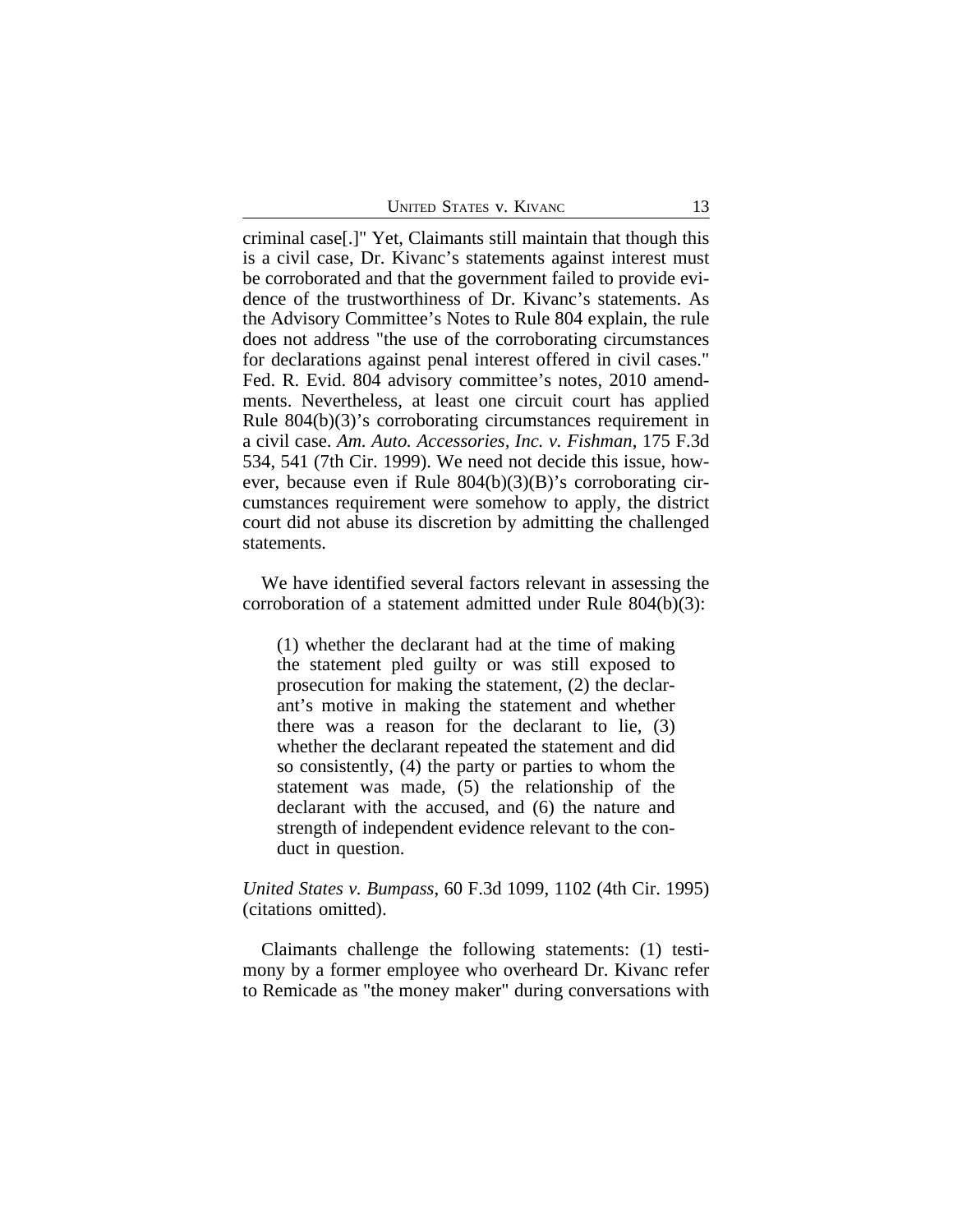Nguyen, J.A. 1207; (2) testimony by a former employee that Dr. Kivanc told her "there was an investigation going on" and directed her to lie to the FBI, J.A. 1220-21; (3) Nguyen's testimony about how he and Dr. Kivanc "doctored" documents to obtain Nguyen's medical assistant license, J.A. 1238; (4) Nguyen's statement that Dr. Kivanc told him Turan "was going to gather all of his [financial] records" following the government's request for Dr. Kivanc's business records, J.A. 1244; (5) Nguyen's testimony that Dr. Kivanc told him to "give the two [remaining] vials" of Remicade to a patient who was supposed to receive five vials, J.A. 1261-62; (6) Nguyen's testimony that Dr. Kivanc told him "not to write [patient notes] up like this anymore because . . . if this were to get into the wrong hands . . . they would know we were doing fraud," J.A. 1279; and (7) Nguyen's testimony that Dr. Kivanc said he was being persecuted and investigated, didn't know what he was going to do, and was "just going to try to get the house." J.A. 1288.

We first note that certain of the challenged statements are not hearsay. *See* Fed. R. Evid. 801(c); *see also United States v. Diaz*, 670 F.3d 332, 346 (1st Cir. 2012) (stating that "[o]utof-court statements providing directions from one individual to another do not constitute hearsay" when not offered to prove the truth of what was asserted). For the remaining statements, the following circumstances corroborate their trustworthiness: (1) Dr. Kivanc appears to have made each statement while at his medical office in the course of discussing work-related issues with his employees, and there was no apparent reason for Dr. Kivanc to lie to his employees; (2) several of the statements convey Dr. Kivanc's then-existing plans, *cf*. Fed. R. Evid. 803(3) (declarant's then-existing state of mind, such as motive, intent, or plan); and (3) Dr. Kivanc's statements expose him to criminal liability, *see United States v. Brainard*, 690 F.2d 1117, 1125 (4th Cir. 1982) (concluding that circumstances surrounding the declarant's statements provided the required corroboration in part because they tended to inculpate him).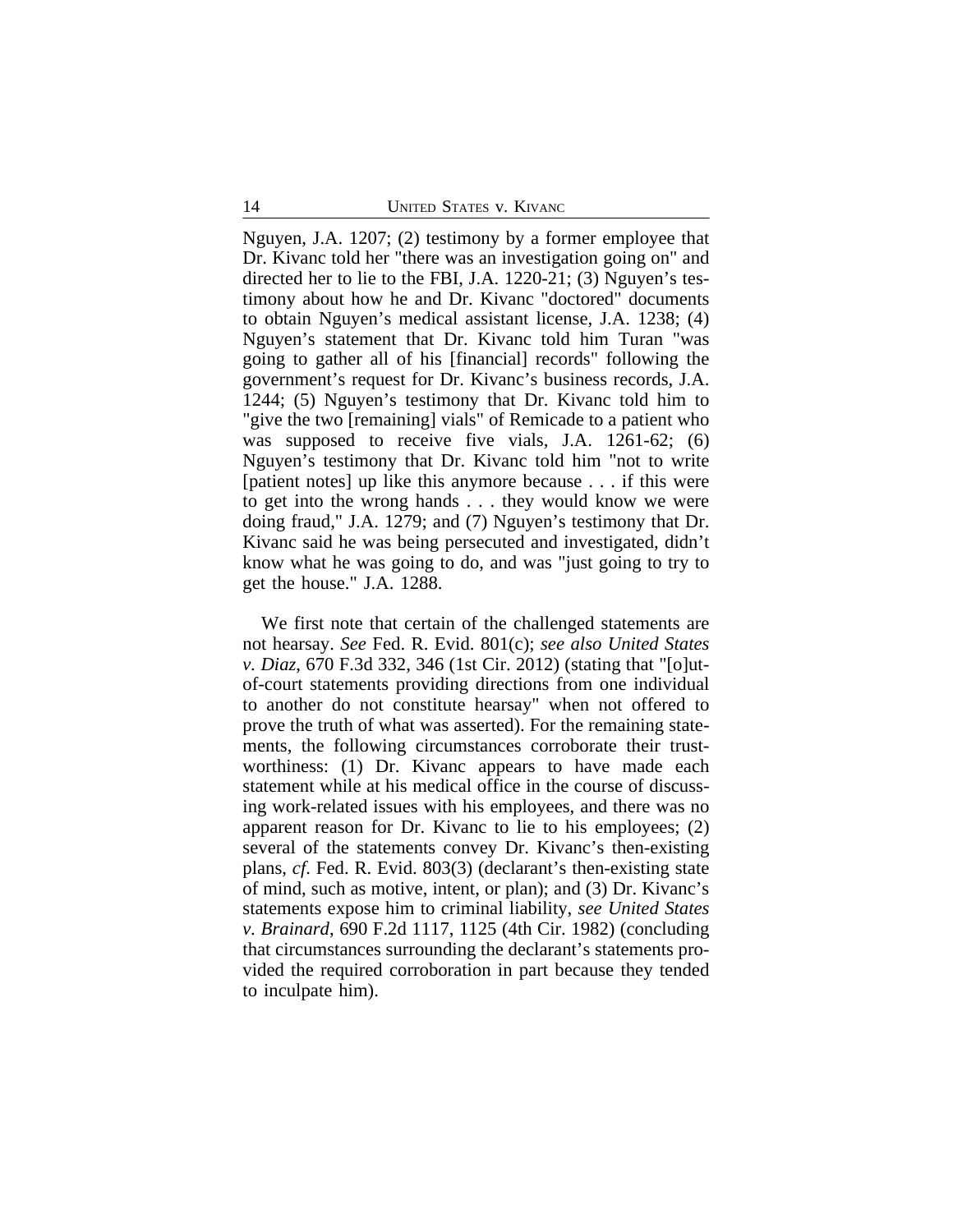Accordingly, the district court did not abuse its discretion by admitting Dr. Kivanc's statements.

2.

We next consider whether the district court abused its discretion by denying Claimants' request to admit two documents under Rule 106. Rule 106 of the Federal Rules of Evidence states: "If a party introduces all or part of a writing or recorded statement, an adverse party may require the introduction, at that time, of any other part—or any other writing or recorded statement—that in fairness ought to be considered at the same time." The purpose of Rule 106 is to permit the contemporaneous introduction of written or recorded statements "that place in context other writings [or recorded statements] admitted into evidence which, viewed alone, may be misleading." *United States v. Jamar*, 561 F.2d 1103, 1108 (4th Cir. 1977).

Claimants argue that the district court erred by prohibiting the admission of Dr. Kivanc's pretrial affidavit and letter to his attorney to "complete[] the record" and to mitigate "the prejudice created by the admitted hearsay statements." Appellant Br. at 33. Claimants' attempt to invoke Rule 106, however, must fail.

Rule 106 applies only to writings and recorded statements, not to conversations. Fed. R. Evid. 106, advisory committee notes; *United States v. Wilkerson*, 84 F.3d 692, 696 (4th Cir. 1996). Here, Claimants sought the documents' introduction to refute witness testimony and conversations without reference to any specific document or recorded statement. And assuming for the sake of argument that Rule 106 applied to conversations and testimony, it would not apply here, when no introduced conversation was partially introduced or needed clarification. *See Wilkerson*, 84 F.3d at 696. Therefore, the district court did not abuse its discretion by denying Claimants' request.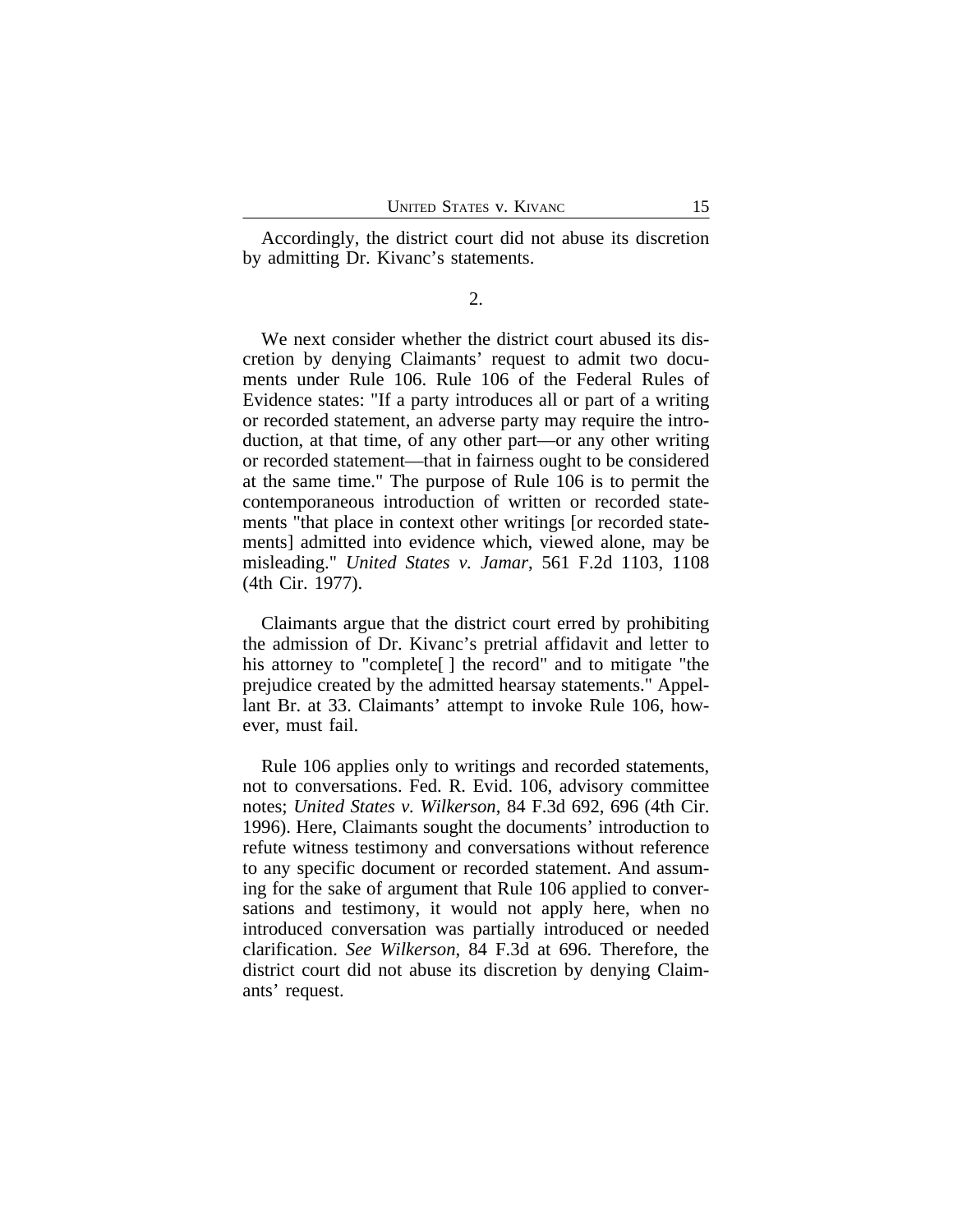#### D.

With their next argument on appeal, Claimants contend that the district court erred by failing to give two of their proposed jury instructions.

This Court reviews a district court's jury instructions decision for an abuse of discretion. *United States v. Moye*, 454 F.3d 390, 398 (4th Cir. 2006) (en banc). A district court will be reversed for declining to give a proposed jury instruction only when the requested instruction "(1) was correct; (2) was not substantially covered by the court's charge to the jury; and (3) dealt with some point in the trial so important, that failure to give the requested instruction seriously impaired that party's ability to make its case." *Noel v. Artson*, 641 F.3d 580, 586 (4th Cir. 2011) (quotation marks omitted). In reviewing the adequacy of jury instructions, we determine "whether the instructions construed as a whole, and in light of the whole record, adequately informed the jury of the controlling legal principles without misleading or confusing the jury to the prejudice of the objecting party." *Id.* (quotation marks omitted).

Claimants contend that the district court erred by failing to give the following proportionality instruction: "If the government proves that only a portion of the funds transferred to the claimants and used to purchase the property qualified as criminally derived property, then the forfeiture order may only forfeit that proportionate percentage of the property traced to the tainted proceeds." J.A. 926. Claimants appear to argue that even if Defendant Real Property is forfeitable, they are entitled to the portion of the sale proceeds that came from a legitimate source. The district court gave Claimants' requested instruction as applied to health care fraud, but denied it as applied to money laundering, noting that the proportionality rule doesn't apply to the government's theory of money laundering as a basis for forfeiture.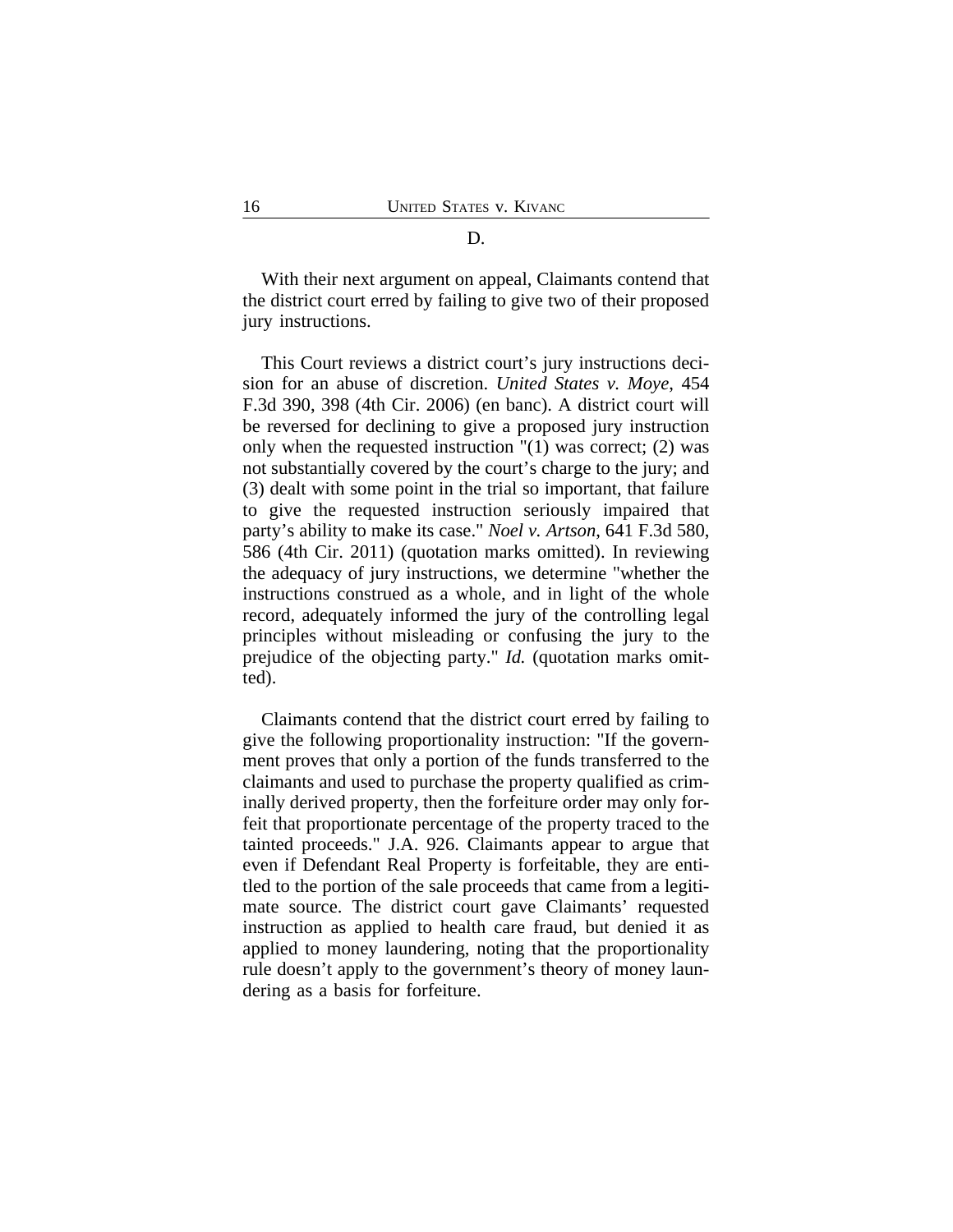UNITED STATES V. KIVANC 17

Under Section  $981(a)(1)(A)$ , any real or personal property "involved in" a money laundering transaction in violation of Section 1957 is subject to civil forfeiture. 18 U.S.C.  $981(a)(1)(A)$ . Consequently, when legitimate funds are commingled with property involved in money laundering or purchased with criminally derived proceeds, the entire property, including the legitimate funds, is subject to forfeiture. *See United States v. McGauley*, 279 F.3d 62, 76–77 (1st Cir. 2002) (stating that legitimate funds that are commingled with illegitimate funds can be forfeited if the commingling was done to conceal the illegitimate funds); *United States v. Baker*, 227 F.3d 955, 970 n. 4 (7th Cir. 2000) (same); *United States v. One Single Family Residence Located at 15603 85th Ave. N., Lake Park, Palm Beach Cnty., Fla.*, 933 F.2d 976, 981 (11th Cir. 1991) (stating that if one is a wrongdoer, "any amount of the invested proceeds traceable to drug activities forfeits the entire property"). Accordingly, Claimants' requested proportionality instruction was an incorrect statement of law as applied to money laundering, and the district court did not abuse its discretion by declining to give it. *See Noel*, 641 F.3d at 587.

Claimants also argue that the district court abused its discretion by instructing the jury on what Claimants characterize as the government's theory of the case,**<sup>3</sup>** while refusing to give Claimants' proposed theory of the case instruction. Claimants requested a three-paragraph-long theory of the case instruction, which included their proposed proportionality instruction, outlined their position on several factual issues in the case, and concluded by stating that "the [g]overnment has not met its burden on tracing the [Defendant Bank Account] funds." J.A. 938.

**<sup>3</sup>**When instructing the jury on the definition of proceeds, the district court gave the following instruction which Claimants characterize as the government's theory of the case: "In this case[,] the [g]overnment alleges that money that Dr. Kivanc fraudulently obtained from healthcare benefit programs are the proceeds of healthcare fraud." J.A. 1742.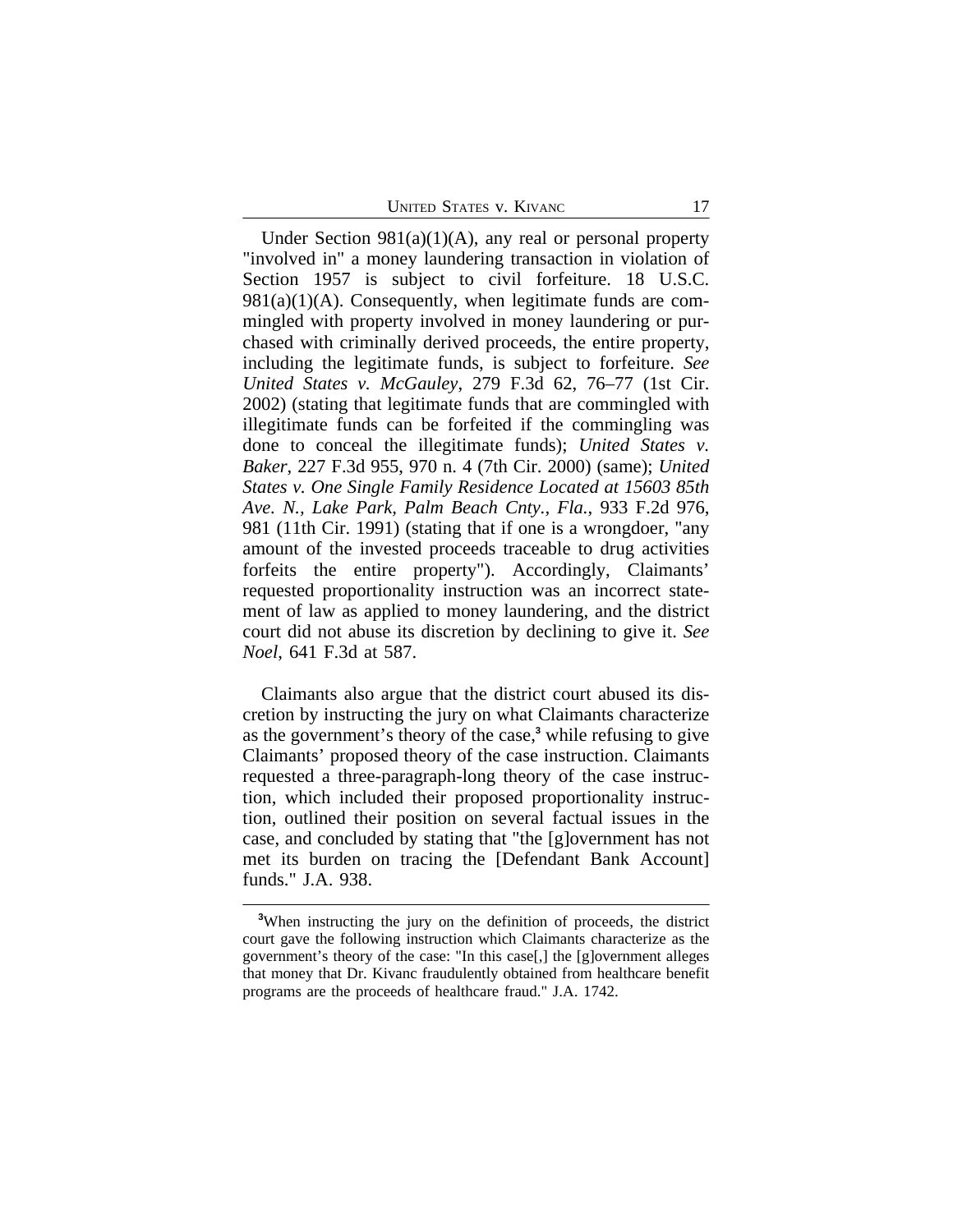Not only did Claimants' lengthy proposed theory of the case instruction contain an incorrect statement of law, it was also likely to mislead or confuse the jury to the prejudice of the government. Indeed, it would surely have been reversible error, had the district court instructed the jury that "the [g]overnment has not met its burden" in the case. J.A. 938. Clearly, the district court did not abuse its discretion in declining to give the proposed instruction.

With their last argument on appeal, Claimants contend that the district court erred by denying their Rule 50 motion for judgment as a matter of law because the government failed to offer sufficient evidence of Dr. Kivanc's health care fraud and money laundering.

We review a district court's ruling on a motion for judgment as a matter of law de novo. *Bryant v. Aiken Reg'l Med. Ctrs. Inc.*, 333 F.3d 536, 543 (4th Cir. 2003). We consider the evidence in the light most favorable to the nonmoving party but may not make credibility determinations or substitute our judgment for that of the jury. *Price v. City of Charlotte, N.C.*, 93 F.3d 1241, 1249 (4th Cir. 1996).

Claimants first argue that the government failed to prove by a preponderance of the evidence that Dr. Kivanc committed or conspired to commit health care fraud. A person commits health care fraud by

knowingly and willfully execut[ing], or attempt[ing] to execute, a scheme or artifice (1) to defraud any health care benefit program; or (2) to obtain, by means of false or fraudulent pretenses, representations, or promises, any of the money or property owned by, or under the custody or control of, any health care benefit program . . . .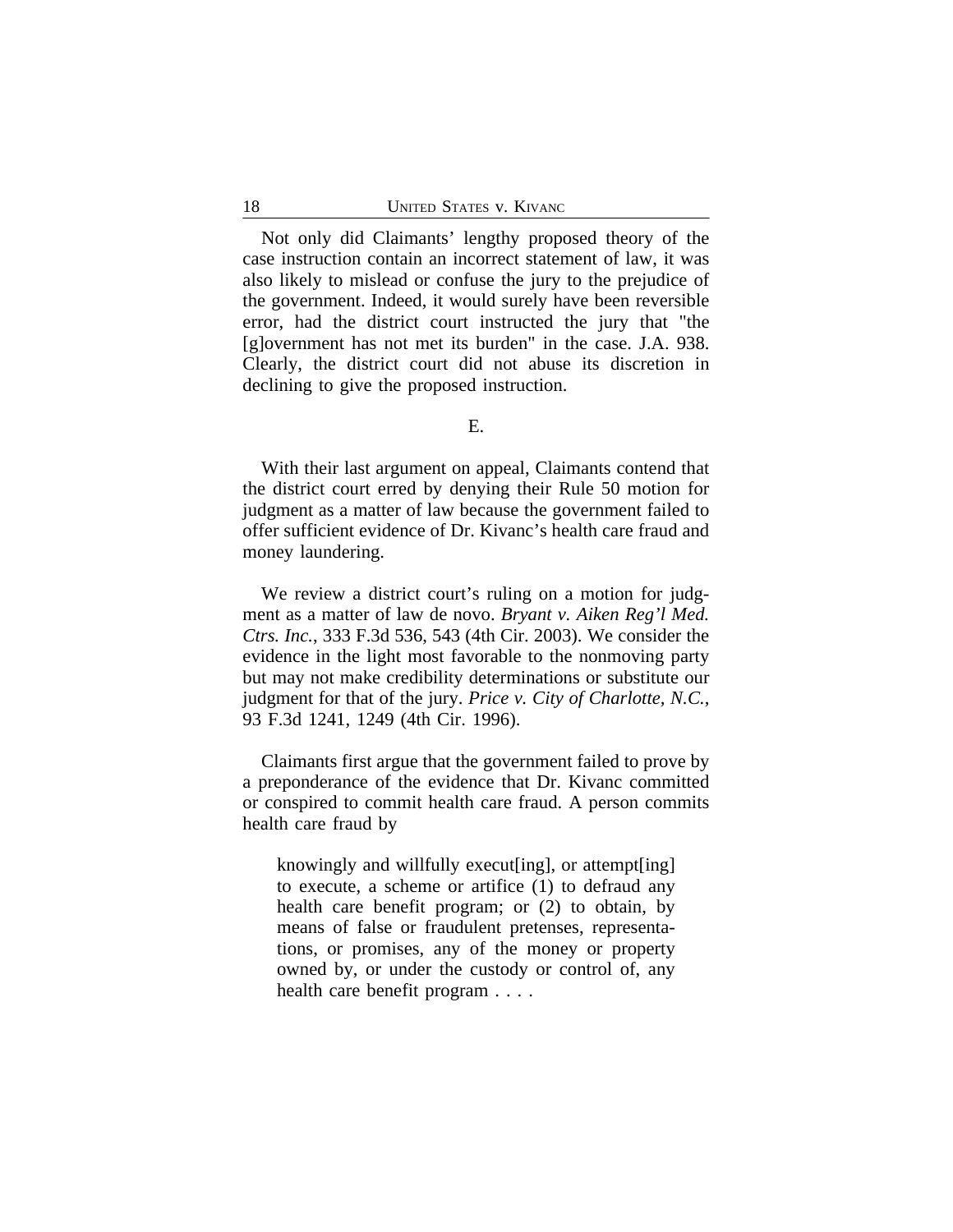#### 18 U.S.C. § 1347.

Claimants contend that with the exception of co-conspirator Nguyen's testimony, the government failed to prove that Dr. Kivanc knowingly and willfully committed or conspired to commit health care fraud. But, as Claimants recognize, Nguyen testified extensively about how he and Dr. Kivanc implemented several methods to fraudulently bill Dr. Kivanc's patients' health care benefit programs for Remicade infusions. Further, Seres testified that 60% of Dr. Kivanc's Remicade billing was for Remicade supply that he did not possess. Accordingly, the government presented sufficient evidence to establish that Dr. Kivanc knowingly and willfully committed and conspired to commit health care fraud.

Finally, Claimants argue that the government failed to prove by a preponderance of the evidence that Dr. Kivanc intended to conceal his unlawful activities through money laundering. The elements of concealment money laundering are:

(1) the defendant conducted or attempted to conduct a financial transaction having at least a *de minimis* effect on interstate commerce or involving the use of a financial institution which is engaged in, or the activities of which have at least a *de minimis* effect on, interstate commerce; (2) the property that was the subject of the transaction involved the proceeds of specified unlawful activity; (3) the defendant knew that the property involved represented the proceeds of some form of unlawful activity; and (4) the defendant knew that the transaction was designed in whole or part, to conceal or disguise the nature, the location, the source, the ownership, or the control of the proceeds of the unlawful activity.

*United States v. Wilkinson*, 137 F.3d 214, 221 (4th Cir. 1998) (internal citation omitted); 18 U.S.C.  $\S$  1956(a)(1)(B)(i) and